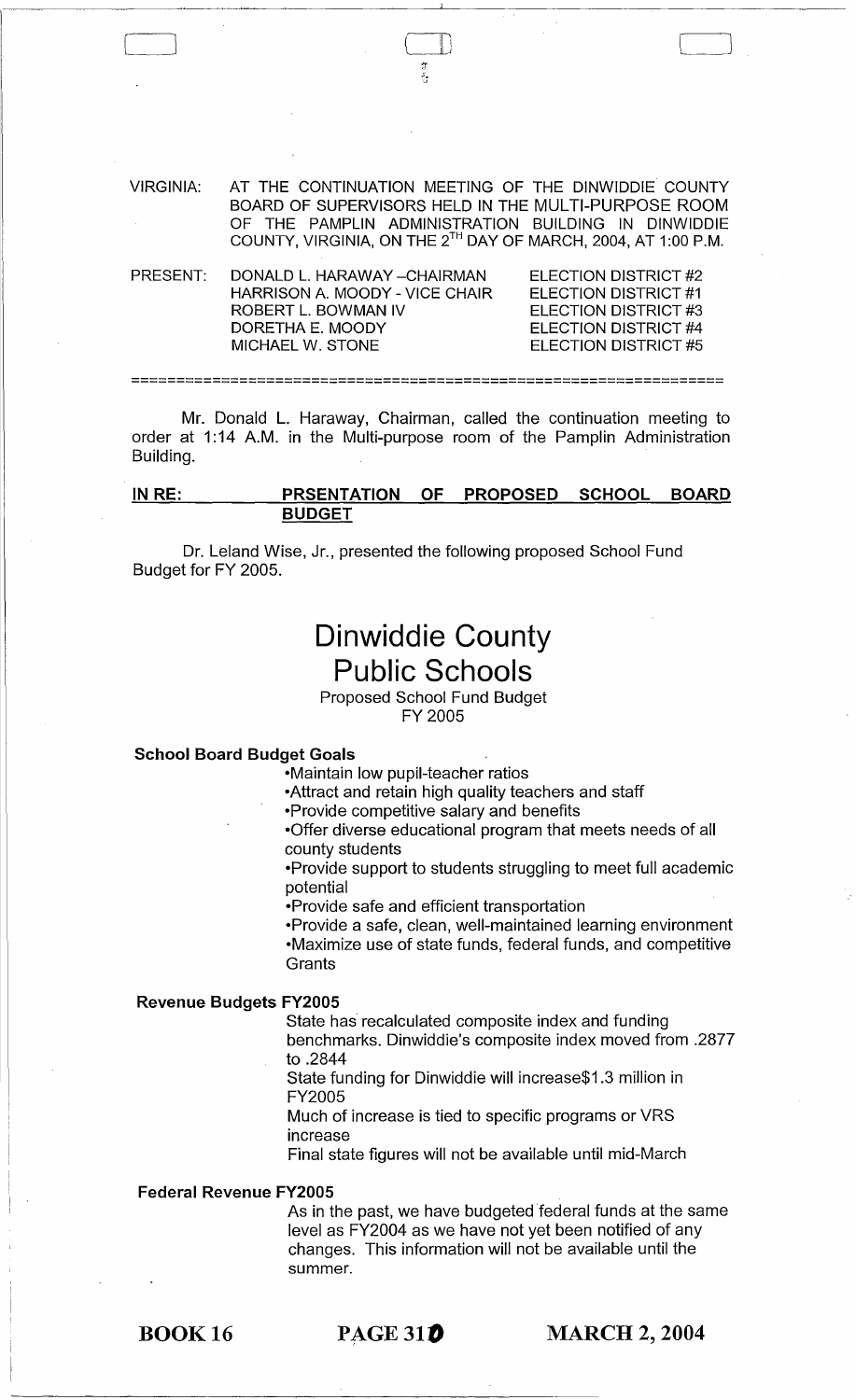#### Local Revenue FY2005

To balance this budget, an increase of \$1 ,987,874 in local funds will be needed. However, this is a "worst case" budget, and we are anticipating some additional state funding and a somewhat lower VRS rate to come out of the General Assembly.

#### Expenditure Budget FY2005 Salary Increases

- -Teacher salary scale restructuring has been completed
- -Overall teacher increase is 5%

-Beginning teacher salary for FY2005 will be \$33,500 Other employee increases range from 3-4.5% depending on scale

-Total for all raises \$976,562

#### Expenditure Budget FY2005 Benefits Increases

-Highest VRS rate in recent memory Increase of 4% over FY2004. Our rate changes from .0944 to .1341

Increase for existing employees at current salary is \$607,176

-VRS for employee raises is \$130,957

-Total VRS increase is \$738,133

#### Expenditure Budget FY2005 Health Insurance

Employee health insurance rates will increase 11 % This budget absorbs all increase and leaves insurance rates for employees unchanged Total health insurance increase is \$120,976

We continue to experience difficulty competing with surrounding divisions because of health benefits

#### Expenditure Budget FY2005 Health Insurance

Employee health insurance rates will increase 11 % This budget absorbs all increase and leaves insurance rates for employees unchanged Total health insurance increase is \$120,976 We continue to experience difficulty competing with surrounding divisions because of health benefits

#### Expenditure Budget FY2005 New Positions

We have reduced the number of positions requested by principals and directors to the bare minimum 16.5 new positions are in the FY2005 budget, and 10 of these are in Transportation Cost for each position includes salary (Step 5) and benefits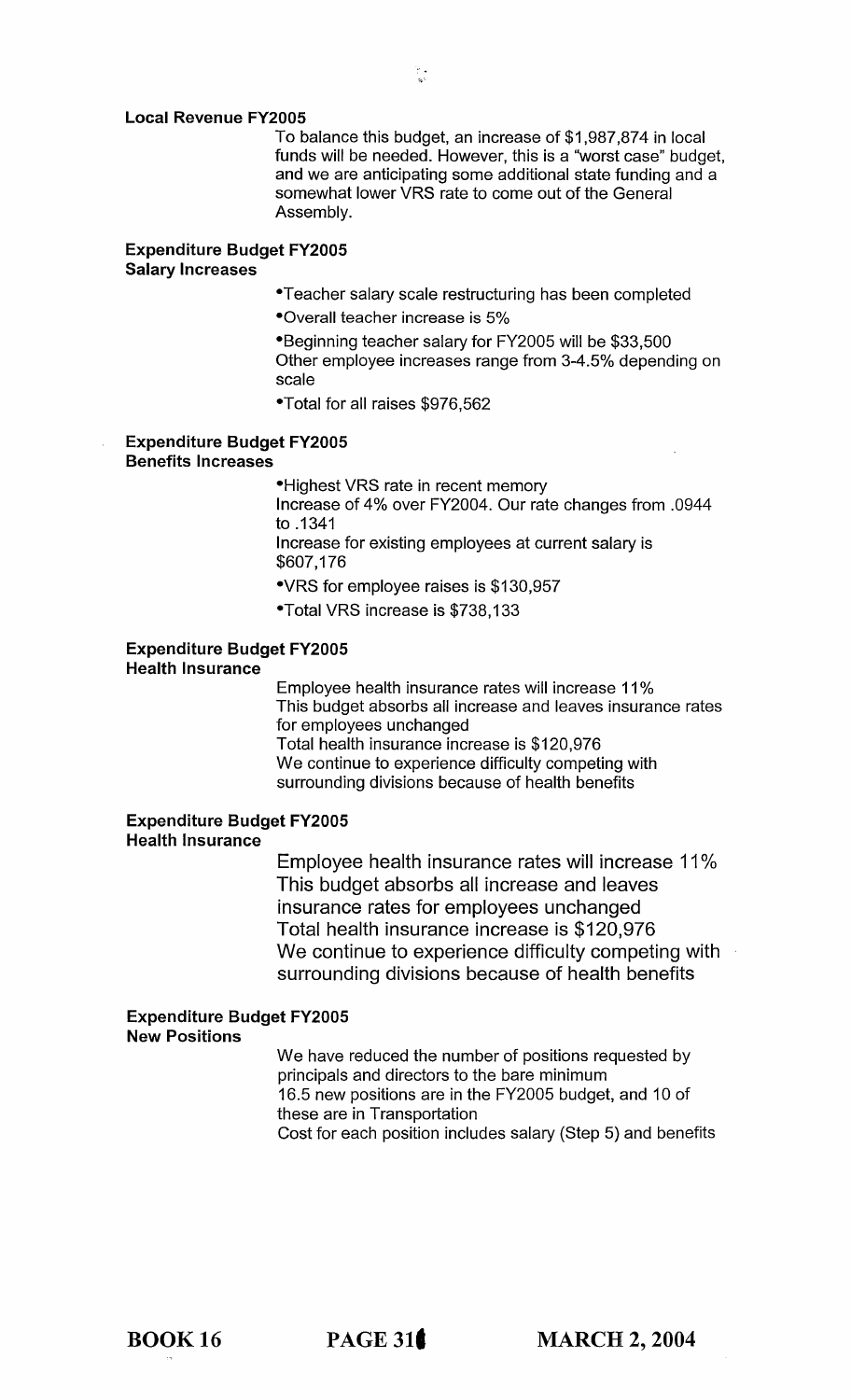## Expenditure Budget FY200S

New Positions

| <b>•2 High School Teachers</b>  | \$97,068 |
|---------------------------------|----------|
| <b>•2 Elementary Teachers</b>   | \$97,068 |
| •1 Elementary Sp. Ed. Teacher   | \$48,534 |
| <b>.1 MS Guidance Counselor</b> | \$54,240 |
| <b>.7 Bus and Car Drivers</b>   | \$45,969 |
| <b>3 Bus Aides</b>              | \$18,021 |
| .5 Driver (PT to FT)            | \$16,970 |

#### NEW POSITION TOTAL \$377,870

#### Expenditure Budget FY200S New Positions - SOQ

-Six additional positions would be added if SOQ funding is approved (Senate version of budget). We would receive approx. 72% of cost and would have to provide 28% plus some benefits.

-SOQ positions include two elementary assistant principals, three elementary art teachers, and a network engineer.

-Total cost for SOQ positions would be \$346,932

#### Expenditure Budget FY200S Unfunded Positions

-Six additional positions are needed but not funded in this draft of the budget  $-$  five elementary aides and a K-12 Attendance/Truant officer.

-Cost to add these positions would be an additional \$137,619

#### Expenditure Budget FY200S Instructional Budgets

-Generally small increases. School budgets were adjusted for increased enrollment

-\$25,000 increase under Special Education for tuition to other divisions

-\$100,000 increase for Rowanty tuition

#### Expenditure Budget FY200S Instructional Budgets

-PALS, SOL Remediation, and Bright Stars increases due to new state funding formula

-Guidance increased by \$25,591 to make elementary counselors 11 month positions

-Media increased by \$13,449 to make elementary librarians 10.5 month positions

#### Expenditure Budget FY200S Administration and Health

-Board services budget reflects new salaries for School Board members

-Speech has been moved to a new section because of state requirements

BOOK 16

PAGE 311 MARCH 2, 2004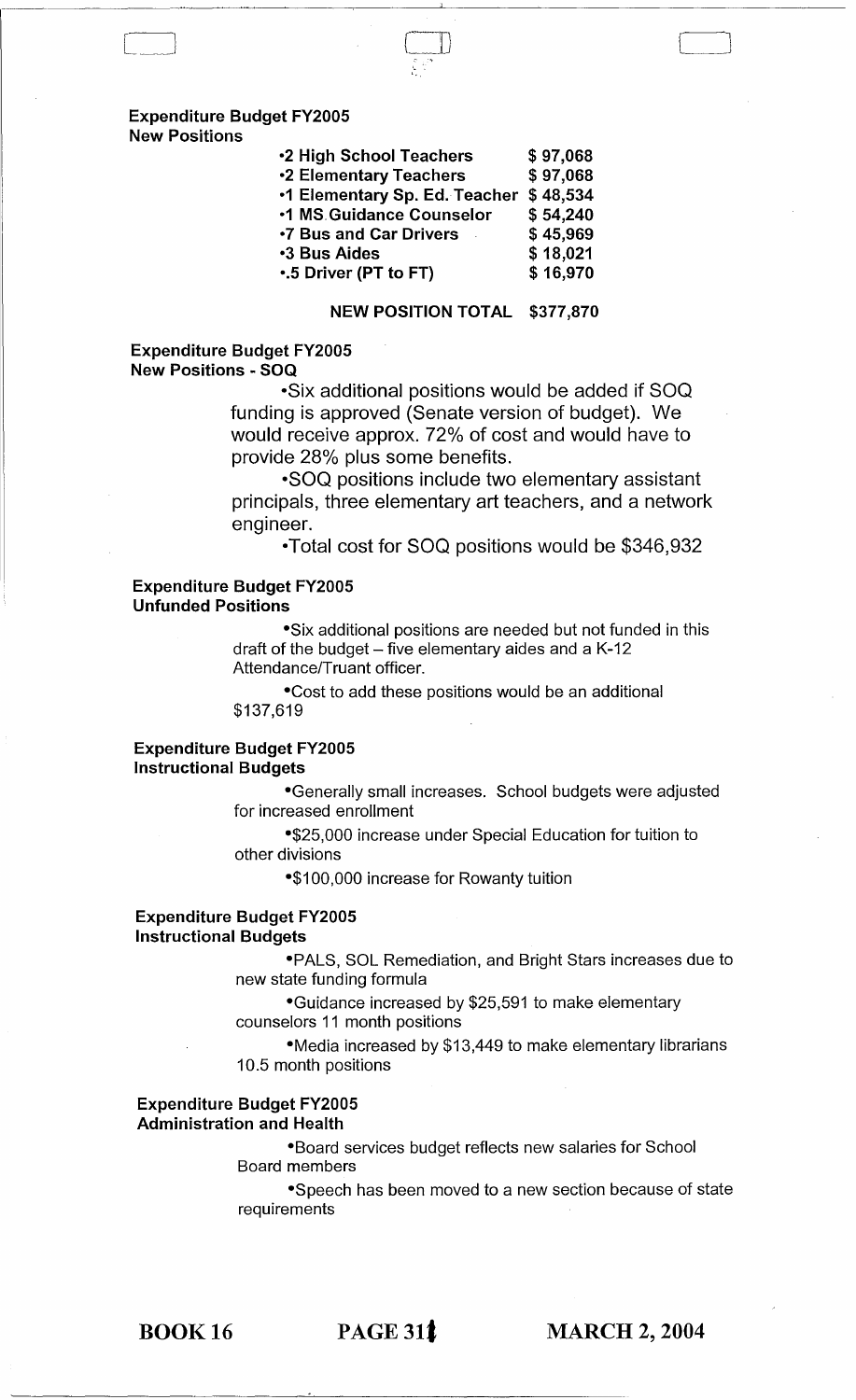#### Expenditure Budget FY2005 **Transportation**

-The transportation budget reflects increases for additional cameras, 2 additional cars, and new and replacement garage equipment.

-These additions total \$33,000

## **Expenditure Budget FY2005 Maintenance**

#### Expenditure Budget FY2005 Food Service

-Currently the School Fund does not contribute directly to the cafeteria fund budget

-This budget reflects moving salary for Director of School Food Service to the School Fund

-This change will allow additional flexibility in cafeteria fund budget to address salary issues

## Expenditure Budget FY2005

**Technology** 

Supplemental salaries and purchased services have been reduced as full-time staff assumes more responsibilities

Budgeted at essentially same as last year's proposed budget

VPSA funding is tied to secondary expenditures.

Hardware for the elementary schools and software for the division is budgeted at \$180,000

#### Achieving Common Goals

-This proposed budget is designed to maintain the integrity of the instructional program, recruit and retain employees in a highly competitive environment, and meet the challenges of state and federal mandates as well as enrollment growth.

#### A work in progress...

-We will carefully monitor General Assembly action and keep the county advised of changes as soon as we know them.

-We hope that there will be sufficient funding forthcoming to meet the needs outlined in the proposed budget as well as add some of the positions that have been listed but not included in this draft.

Dr. James Lanham, Assistant Superintendent, continued the presentation and distributed copies of the School utility bills. He commented last year the Board of Supervisors agreed to reimburse the school system for any increases in their utility bills for FY 2003  $-$  2004 up to \$100,000. He commented it doesn't appear at this time there will be a shortfall of that amount, just estimating it may be around \$37,000.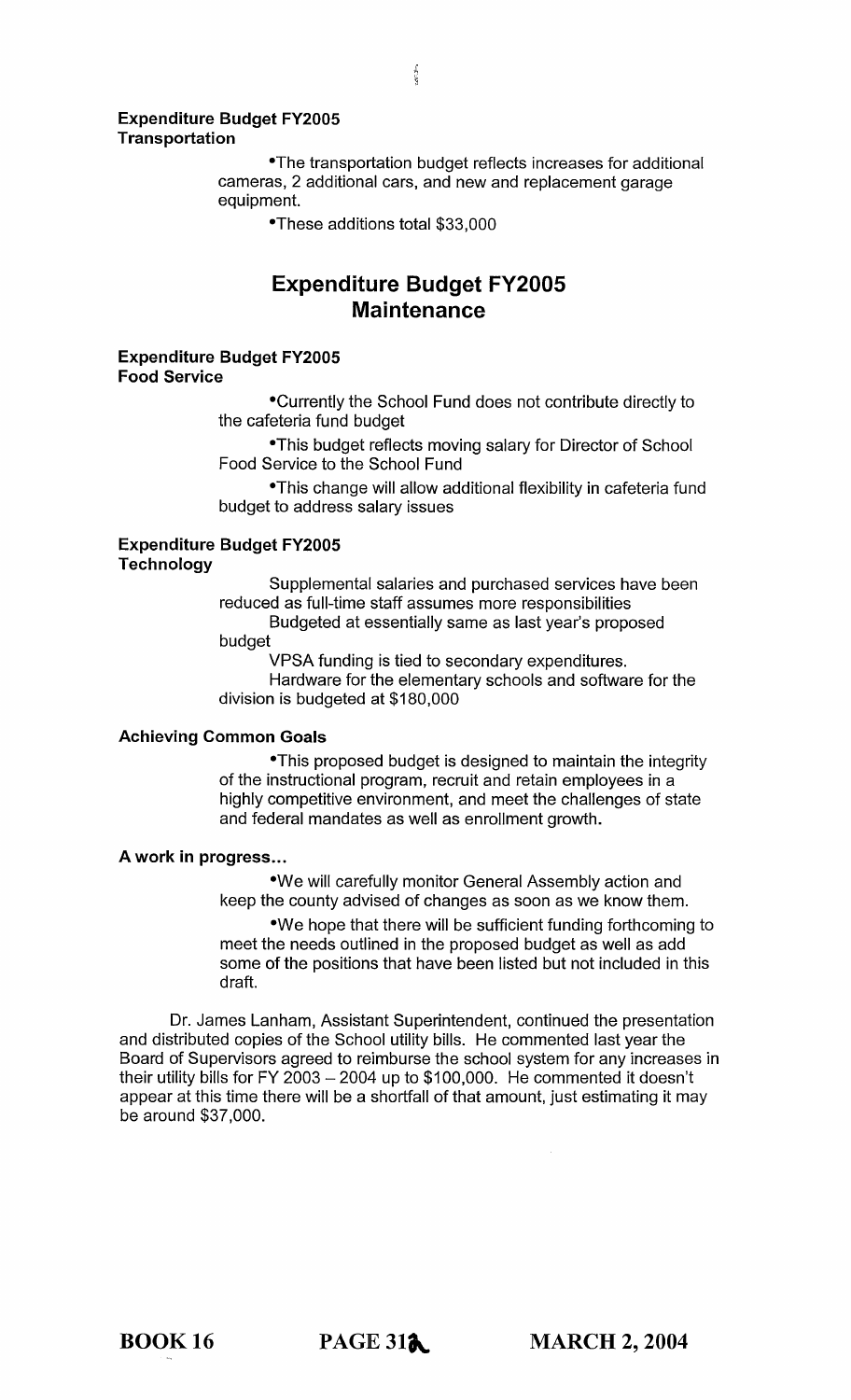| - 1                 |                          |                            |               |
|---------------------|--------------------------|----------------------------|---------------|
| <u> Electricity</u> | 经预算 化二氯化<br><b>Water</b> | أتعطي والمحارب<br>Fuel Oil |               |
|                     |                          |                            |               |
| \$640,000.00        | \$65,000.00              | \$229,000.00               |               |
|                     |                          |                            |               |
| \$30,729.67         | \$4,807.42               | \$0.00                     |               |
| \$67,615.04         | \$2,189.40               | \$20,953.91                |               |
| \$43,687.55         | \$3,566.87               | \$2,669.84                 |               |
| \$85,826.12         | \$4,469.05               | \$10,814.74                |               |
| \$68,132.44         | \$5,239.32               | \$7,603.68                 |               |
| \$53,144.03         | \$8,985.27               | \$12,700.35                |               |
| \$55,734.49         | \$6,626.78               | \$30,294.56                |               |
| \$58,519.82         | \$3,145.19               | \$34,806.06                |               |
|                     |                          | \$35,000.00 projected      |               |
|                     |                          | \$30,000.00 projected      |               |
|                     |                          | \$12,000.00 projected      |               |
|                     |                          | \$5,000.00 projected       |               |
| \$463,389.16        | \$39,029.30              | \$119,843.14               |               |
| \$61,808.50         | \$4,878.66               |                            |               |
| \$710,623.15        | \$58,543.95              | \$201,843.14               |               |
| (\$70,623.15)       | \$6,456.05               | \$27,156.86                | (\$37,010.24) |
|                     |                          |                            |               |

 $\sqrt{1-\frac{1}{2}}$  $\Box$ 

There was a lengthy discussion between the Boards regarding salary scales for surrounding jurisdictions; what the ADM funding is per student; the increased cost for insurance; disadvantages in finding and retaining specialized teachers; the large increase in cost for travel; Federal funding for Special Education; what the differences are in the courses taught at the High School and Rowanty; un-funded mandates; how the County is going to fund the increase in the budget request and build the new schools; and how the County can have growth pay for growth.

Mr. Haraway commented this had been one of the most pleasant meetings he could remember having with the School Board. This is just proof that you can agree to disagree. But, again this year the School Board is requesting a 20% increase in local funding. However, if you recall, the Board has only approved a 6% increase in past history and he did not want them to leave with the idea that it would be approved.

Mr. Haraway left at 3:30 P.M.

#### **IN RE: BUDGET DISCUSSIONS**

The Board met with the following Department Heads to discuss their proposed budgets for FY 2004-05:

#### 2:43 P.M. - PUBLIC SAFETY

4:38 P.M. - COMMUNICATIONS

#### 5:15 P.M. - UPDATED SCHOOL FACILITIES PLAN

Dr. Jim Lanham, Assistant Superintendent, stated the School Board just received a copy of the Updated Enrollment Projection and Facilities Master Plan from BCWH. He distributed copies to the Board members and Administrative

**BOOK 16 PAGE 312 MARCH 2, 2004**